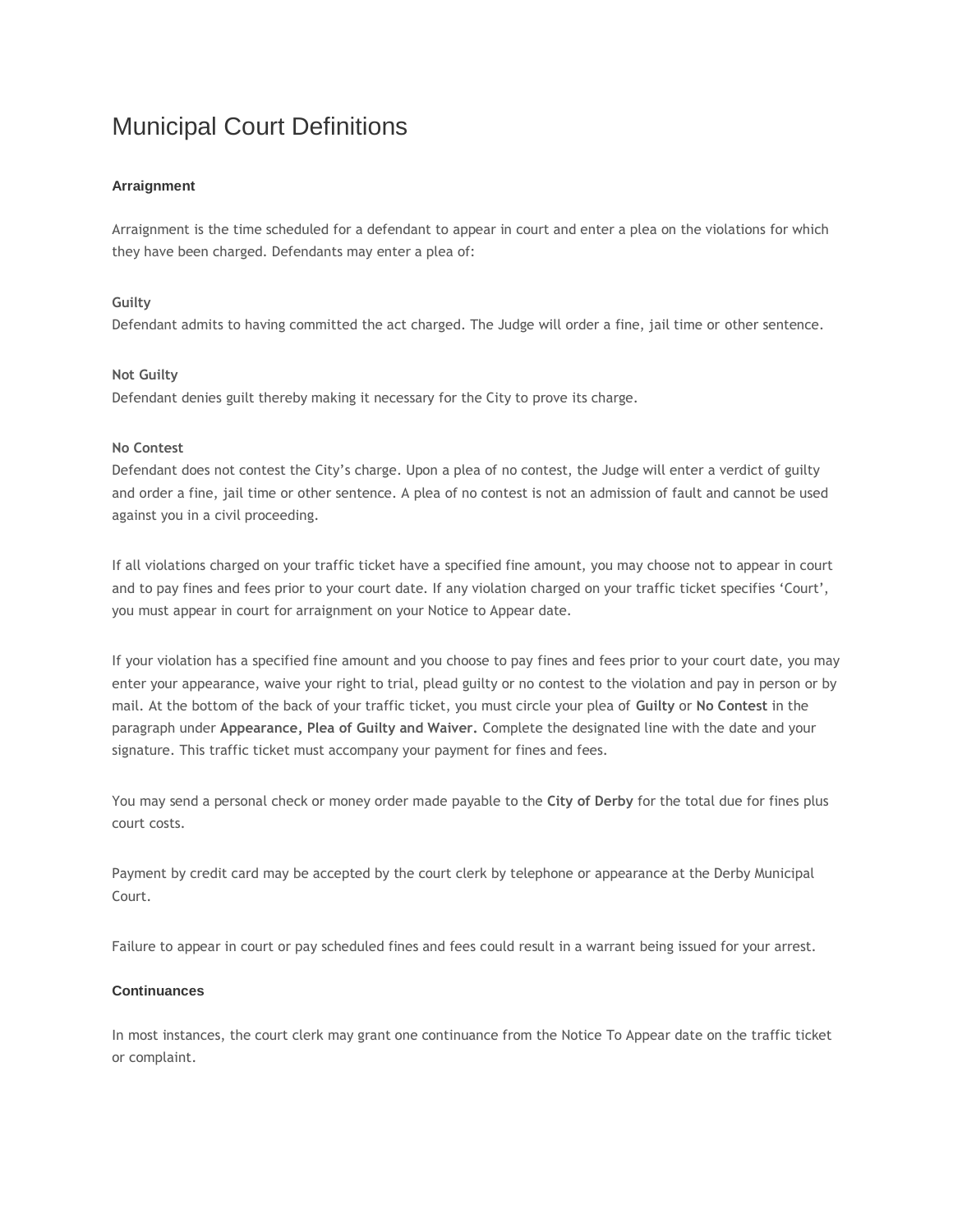The court clerk may grant one 30-day continuance from the Notice to Appear date to an arraignment date for an infraction/citation. If the original Notice to Appear was issued for a court appearance required offense and a bond was issued, the clerk will not grant the continuance.

Exceptions to this continuance policy include, but are not limited to, certain traffic charges, driving under the influence, possession of an illegal drug or charges involving a victim.

Failure to appear on your scheduled court date may result in a warrant being issued for your arrest.

#### **Diversion**

A diversion program allows persons accused of a crime to possibly avoid a conviction. In diversion, you enter into a contract to comply with certain conditions. If you successfully complete all of the conditions of your diversion program, your charges will be dismissed.

A defendant is required to attend his/her arraignment date issued on his/her Notice to Appear. At this date, the defendant can inform the Judge of his/her intention to apply for diversion.

The appropriate forms will be given to the defendant and a continuance will be granted to a diversion docket.

#### **Plea Agreement**

A case may be resolved through a plea agreement or diversion program.

A defendant has two options to have a moving violation amended to a non-moving violation:

- Appear on your court date and speak with a prosecutor about the violation not being recorded on your driving record. The prosecutor will consider your driving record and the circumstances surrounding the traffic offense. If the prosecutor agrees to amend the moving violation, fine amounts are set at the prosecutor's discretion based on a person's prior driving record.
- A second option is to call the prosecutor's office at 788-3754 and leave a message to have him arrange a plea negotiation by telephone. If, for some reason you have not spoken with the prosecutor prior to your appearance date, you will be required to appear.

Failure to appear at your scheduled docket may result in a warrant being issued for your arrest.

#### **Right to an Attorney**

A defendant has the right to representation by an attorney in all Municipal Court cases.

If the defendant is charged with an offense that may result in jail time he/she must decide if he/she will hire an attorney, waive his/her right to an attorney, or apply for a court appointed attorney. (A defendant may only apply for a court appointed attorney if he/she has been charged with an offense that he/she may be sentenced to jail for.)